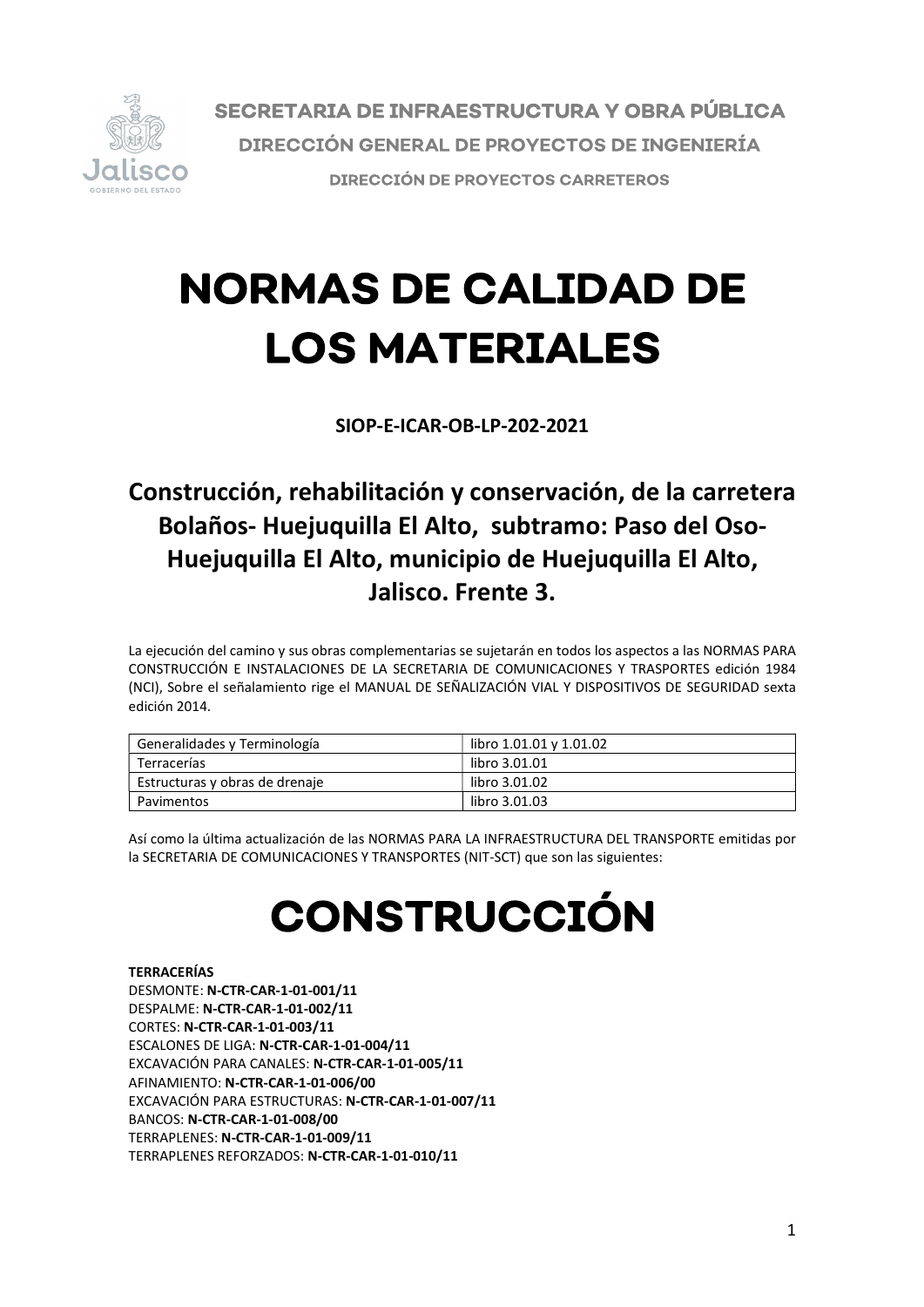

SECRETARIA DE INFRAESTRUCTURA Y OBRA PÚBLICA DIRECCIÓN GENERAL DE PROYECTOS DE INGENIERÍA

**DIRECCIÓN DE PROYECTOS CARRETEROS** 

RELLENOS: N-CTR-CAR-1-01-011/11<br>RECUBRIMIENTO DE TALUDES: N-CTR-CAR-1-01-012/00<br>ACARREOS: N-CTR-CAR-1-01-013/00<br>ABATIMIENTO DE TALUDES: N-CTR-CAR-1-01-014/00<br>BERMAS: N-CTR-CAR-1-01-015/00<br>ANCLAS: N-CTR-CAR-1-01-016/00<br>CONC

# **ESTRUCTURAS**

MAMPOSTERÍA: N-CTR-CAR-1-02-001/00<br>ZAMPEADO: N-CTR-CAR-1-02-002/00<br>CONCRETO HIDRÁULICO: N-CTR-CAR-1-02-003/04<br>ACERO PARA CONCRETO HIDRÁULICO: N-CTR-CAR-1-02-004/02<br>ACERO PARA CONCRETO HIDRÁULICO: N-CTR-CAR-1-02-004/02<br>ACER

### DRENAJE Y SUBDRENAJE

ALCANTARILLAS DE LÁMINA CORRUGADA Y ACERO: **N-CTR-CAR-1-03-001/00**<br>ALCANTARILLAS TUBULARES DE CONCRETO: **N-CTR-CAR-1-03-002/00**<br>CONTRACUNETAS TUBULARES DE CONCRETO: **N-CTR-CAR-1-03-002/00**<br>CONTRACUNETAS: **N-CTR-CAR-1-03-00** 

### PAVIMENTOS

REVESTIMIENTOS ESTABILIZADOS Y NO ESTABILIZADOS: N-CTR-CAR-1-04-001/03 SUBBASES Y BASES: N-CTR-CAR-1-04-002/11 CAPAS ESTABILIZADAS: N-CTR-CAR-1-04-003/14 RIEGOS DE IMPREGNACIÓN: N-CTR-CAR-1-04-004/15 RIEGO DE LIGA: N-CTR-CAR-1-04-005/15 CARPETA ASFÁLTICA CON MEZCLA EN CALIENTE: N-CTR-CAR-1-04-006/14 CARPETA ASFÁLTICA CON MEZCLA EN FRIO: N-CTR-CAR-1-04-007/15 CAPAS DE RODADURA CON MEZCLA ASFÁLTICA EN FRÍO: N-CTR-CAR-1-04-008/13 CARPETA DE CONCRETO HIDRÁULICO: N-CTR-CAR-1-04-009/06 CAPAS DE RODADURA CON MEZCLA ASFÁLTICA EN CALIENTE: N-CTR-CAR-1-04-010/09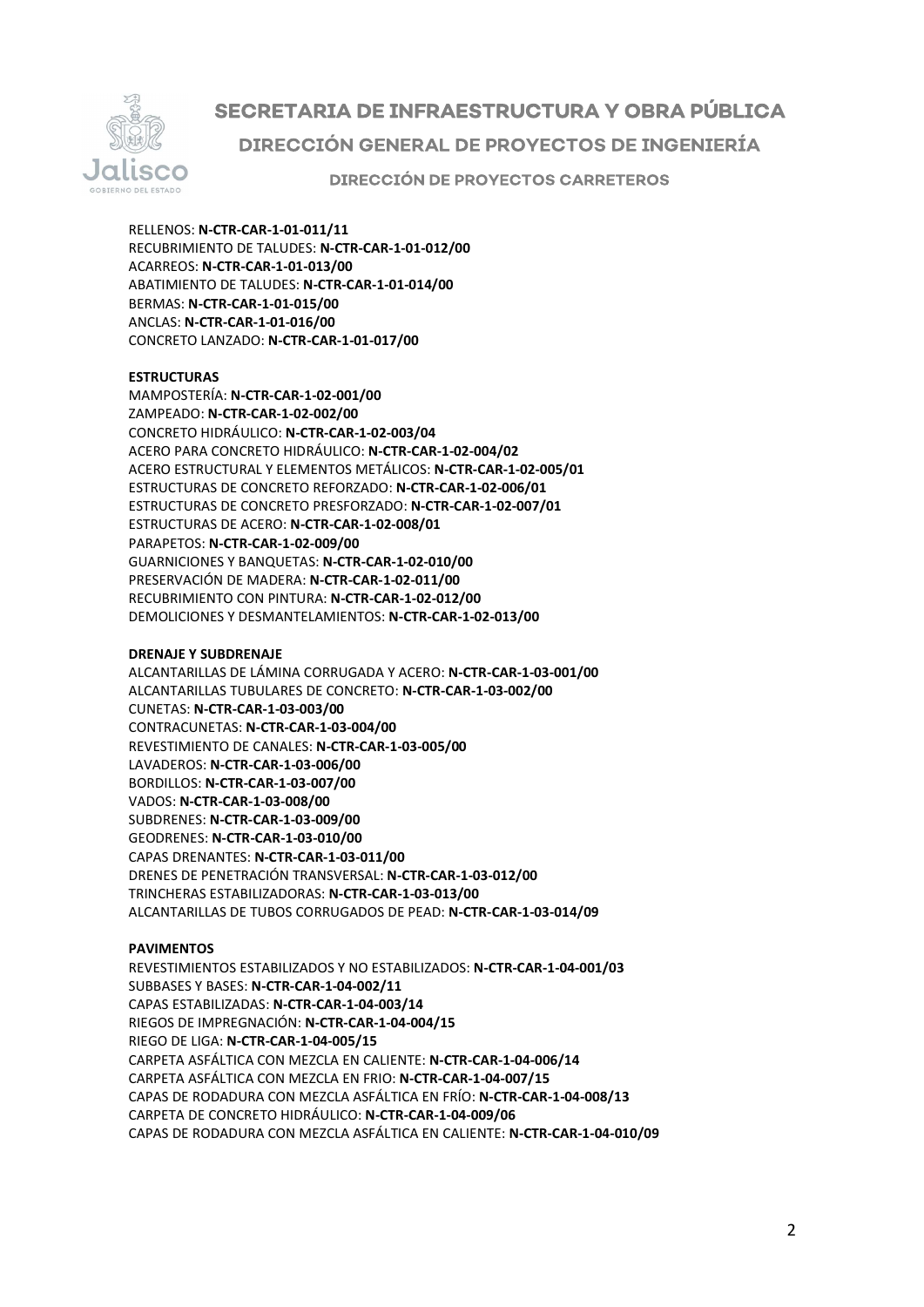

# SECRETARIA DE INFRAESTRUCTURA Y OBRA PÚBLICA DIRECCIÓN GENERAL DE PROYECTOS DE INGENIERÍA

**DIRECCIÓN DE PROYECTOS CARRETEROS** 

# TÚNELES

EXCAVACIÓN DE TÚNELES CON EXPLOSIVOS: N-CTR-CAR-1-05-001/00 EXCAVACIÓN DE TÚNELES MÁQ. PERFORADORAS FRENTE PLENO EN ROCA: N-CTRCAR-1-05-002/00 EXCAVACIONES DE TÚNELES CON ESCUDOS EN SUELOS: N-CTR-CAR-1-05-003/00 ANCLAS PARA SOPORTES DE TÚNELES: N-CTR-CAR-1-05-004/00 MALLAS ELECTROSOLDADAS EN TÚNELES: N-CTR-CAR-1-05-005/00 CONCRETO LANZADO EN TÚNELES: N-CTR-CAR-1-05-006/00 MARCOS METÁLICOS EN TÚNELES: N-CTR-CAR-1-05-007/00 REVESTIMIENTO DE TÚNELES: N-CTR-CAR-1-05-008/00 INYECCIONES EN TÚNELES: N-CTR-CAR-1-05-009/00

### CIMENTACIONES

PILOTES DE MADERA: N-CTR-CAR-1-06-001/01 PILOTES PRECOLADOS: N-CTR-CAR-1-06-002/01 PILOTES COLADOS EN EL LUGAR: N-CTR-CAR-1-06-003/01 PILOTES DE ACERO: N-CTR-CAR-1-06-004/01 CILINDROS Y CAJONES: N-CTR-CAR-1-06-005/01 TABLESTACADOS: N-CTR-CAR-1-06-006/01

SEÑALAMIENTOS Y DISPOSITIVOS DE SEGURIDAD MARCAS EN EL PAVIMENTO: N-CTR-CAR-1-07-001/00 MARCAS EN GUARNICIONES: N-CTR-CAR-1-07-002/00 MARCAS EN ESTR. Y OBJETOS ADYACENTES A LA SUP. DE RODADURA: N-CTR-CAR-1-07-003/00 VIALETAS Y BOTONES: N-CTR-CAR-1-07-004/02 SEÑALES VERTICALES BAJAS: N-CTR-CAR-1-07-005/00 SEÑALES VERTICALES ELEVADAS: N-CTR-CAR-1-07-006/00 INDICADORES DE ALINEAMIENTO: N-CTR-CAR-1-07-007 /00 REGLAS Y TUBOS GUÍA PARA VADOS: N-CTR-CAR-1-07-008/00 DEFENSAS: N-CTR-CAR-1-07-009/00 BARRERA CENTRAL: N-CTR-CAR-1-07-010/00 VIBRADORES: N-CTR-CAR-1-07-012/00 GUARDAGANADOS: N-CTR-CAR-1-07-013/00 BARRERAS: N-CTR-CAR-1-07-014/00 CERCAS: N-CTR-CAR-1-07-015/00 SEÑALAMIENTOS Y DISPOSITIVOS PARA PROTECCIÓN DE OBRAS: N-CTR-CAR-1-07-016/00

### OBRAS MARGINALES

POLIDUCTO PARA FIBRA ÓPTICA EN EL ACOTAMIENTO DE CARRETERAS: N-CTR-CAR-1-08-001/07 REGISTROS PARA FIBRA ÓPTICA EN EL ACOTAMIENTO DE CARRETERAS: N-CTR-CAR-1-08-002/01 POLIDUCTOS PARA FIBRA ÓPTICA EN LA CALZADA DE CARRETERAS: N-CTR-CAR-1-08-003/07 REGISTROS PARA FIBRA ÓPTICA EN LA CALZADA DE CARRETERAS: N-CTR-CAR-1-08-004/01 POLIDUCTOS PARA FIBRA ÓPTICA EN CAMINOS RURALES: N-CTR-CAR-1-08-005/07 REGISTROS PARA FIBRA ÓPTICA EN CAMINOS RURALES: N-CTR-CAR-1-08-006/01 REGISTROS PARA TRITUBOS PARA FIBRA ÓPTICA EN CARRETERAS NUEVAS: N-CTR-CAR-1-08-008/11

# SISTEMAS INTELIGENTES DE OBRAS

SEÑALES VERTICALES ELEVADAS DE MENSAJE CAMBIABLE N-CTR-CAR-1-11-001/13 CÁMARAS DE VIDEO N-CTR-CAR-1-11-003/14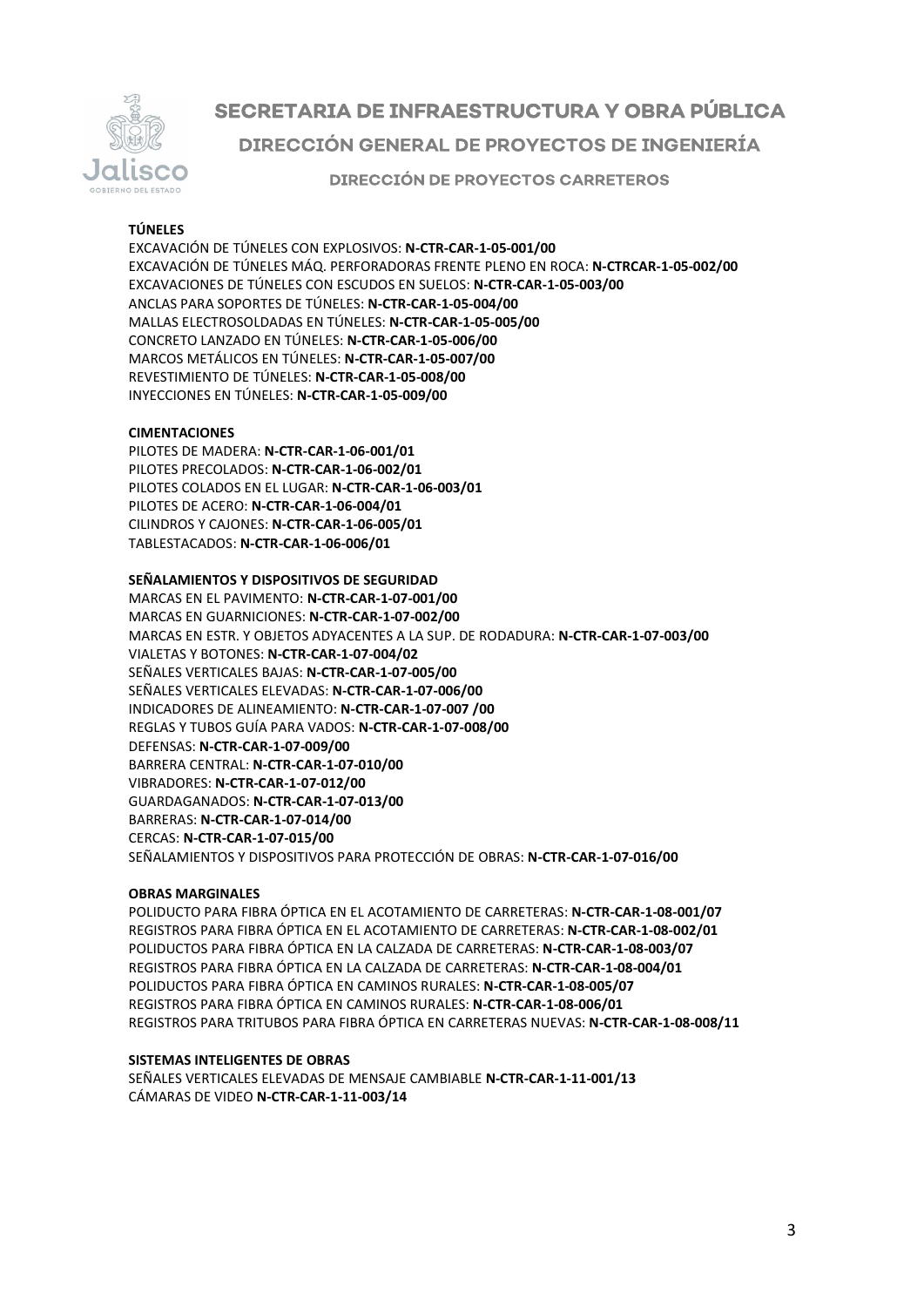

SECRETARIA DE INFRAESTRUCTURA Y OBRA PÚBLICA DIRECCIÓN GENERAL DE PROYECTOS DE INGENIERÍA **DIRECCIÓN DE PROYECTOS CARRETEROS** 

# CONSERVACIÓN

TRABAJOS DE CONSERVACIÓN RUTINARIA

# OBRAS DE DRENAJE Y SUBDRENAJE

LIMPIEZA DE CUNETAS Y CONTRACUNETAS: N-CSV-CAR-2-01-001/01 LIMPIEZA DE CANALES: N-CSV-CAR-2-01-002/01 LIMPIEZA DE ALCANTARILLAS: N-CSV-CAR-2-01-003/01 LIMPIEZA DE COLECTORES: N-CSV-CAR-2-01-004/01 LIMPIEZA DE LAVADEROS: N-CSV-CAR-2-01-005/01 LIMPIEZA DE REGISTROS: N-CSV-CAR-2-01-006/01 LIMPIEZA DE SUBDRENES: N-CSV-CAR-2-01-007/01 LIMPIEZA DE VADOS: N-CSV-CAR-2-01-008/01 LIMPIEZA DE OBRAS ESPECIALES DE CONTROL Y PROTECCIÓN: N-CSV-CAR-2-01-009/01

### PAVIMENTOS

LIMPIEZA DE LA SUPERFICIE DE RODADURA Y ACOTAMIENTOS: N-CSV-CAR-2-02-001/10 SELLADO DE GRIETAS AISLADAS EN CARPETAS ASFÁLTICAS: N-CSV-CAR-2-02-002/00 BACHEO SUPERFICIAL AISLADO: N-CSV-CAR-2-02-003/00 BACHEO PROFUNDO AISLADO: N-CSV-CAR-2-02-004/03 SELLADO DE GRIETAS Y JUNTAS EN LOSAS DE CONCRETO HIDRÁULICO: N-CSV-CAR-2-02-005/02

### PUENTES Y ESTRUCTURAS

LIMPIEZA DE JUNTAS DE DILATACIÓN: N-CSV-CAR-2-03-001/01 LIMPIEZA DE PARAPETOS, BANQUETAS Y CAMELLONES: N-CSV-CAR-2-03-002/01 LIMPIEZA DE DRENES: N-CSV-CAR-2-03-003/01 LIMPIEZA DE ESTRIBOS, PILAS, COLUMNAS Y ALEROS: N-CSV-CAR-2-03-004/01

### TÚNELES

IMPERMEABILIZACIÓN DE REVESTIMIENTOS: N-CSV-CAR-2-04-001/01 LIMPIEZA DE PAREDES Y BÓVEDAS: N-CSV-CAR-2-04-002/01

# SEÑALAMIENTOS Y DISPOSITIVOS DE SEGURIDAD

REPOSICIÓN DE MARCAS EN EL PAVIMENTO: N-CSV-CAR-2-05-001/01 REPOSICIÓN DE MARCAS EN GUARNICIONES: N-CSV-CAR-2-05-002/01 REP. MARCAS EN ESTRUCTURAS Y OBJETOS ADYACENTES A SUP.DE ROD.: N-CSV-CAR-2-05-003/01 LIMPIEZA DE VIALETAS Y BOTONES: N-CSV-CAR-2-05-004/01 LIMPIEZA DE SEÑALES VERTICALES: N-CSV-CAR-2-05-005/01 LIMPIEZA DE DEFENSAS Y BARRERAS CENTRALES: N-CSV-CAR-2-05-006/01 REPOSICIÓN DE VIALETAS PARA DEFENSAS Y BARRERAS CENTRALES: N-CSV-CAR-2-05-007/01 INSTALACIÓN DE SEÑALAMIENTOS Y DISPOSITIVOS PARA PROTECCIÓN: N-CSV-CAR-2-05-011/01

# TRABAJOS DE CONSERVACIÓN PERIÓDICA

# OBRAS DE DRENAJE Y SUBDRENAJE

REPARACIÓN DE CUNETAS Y CONTRACUNETAS: N-CSV-CAR-3-01-001/02 REPARACIÓN DE CANALES: N-CSV-CAR-3-01-002/02 REPARACIÓN DE ALCANTARILLAS: N-CSV-CAR-3-01-003/02 REPARACIÓN DE COLECTORES: N-CSV-CAR-3-01-004/02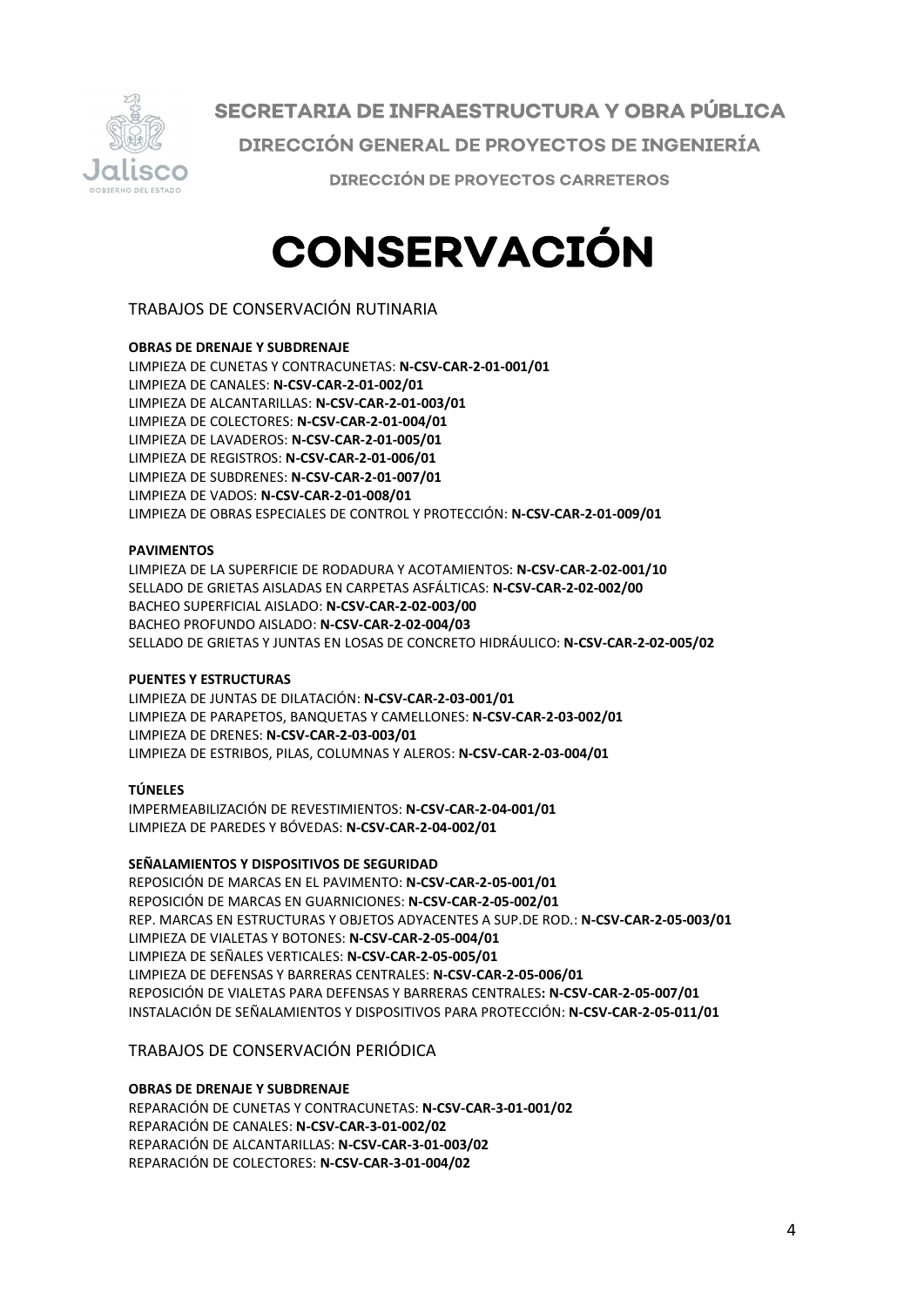

# SECRETARIA DE INFRAESTRUCTURA Y OBRA PÚBLICA **DIRECCIÓN GENERAL DE PROYECTOS DE INGENIERÍA**

**DIRECCIÓN DE PROYECTOS CARRETEROS** 

REPARACIÓN DE LAVADEROS: N-CSV-CAR-3-01-005/02 REPOSICIÓN DE BORDILLOS Y REPARACIÓN DE GUARNICIONES: N-CSV-CAR-3-01-006/02 REPARACIÓN DE REGISTROS: N-CSV-CAR-3-01-007/02 REPOSICIÓN AISLADA DE SUBDRENES Y GEODRENES: N-CSV-CAR-3-01-008/02 REPARACIÓN DE VADOS: N-CSV-CAR-3-01-009/02

# PAVIMENTOS

RENIVELACIONES LOCALES EN PAVIMENTOS ASFÁLTICOS: N-CSV-CAR-3-02-001/15 CAPAS DE RODADURA DE UN RIEGO: N-CSV-CAR-3-02-002/15 CAPAS DE RODADURA DE GRANULOMETRIA ABIERTA: N-CSV-CAR-3-02-003/15 CAPAS DE RODADURA DE MORTERO ASFÁLTICO: N-CSV-CAR-3-02-004/15 CAPA ASFÁLTICA DE GRANULOMETRÍA DENSA: N-CSV-CAR-3-02-005/14 FRESADO DE LA SUPERFICIE DE RODADURA EN PAVIMENTOS ASFÁLTICOS: N-CSV-CAR-3-02-006/10 RECORTE DE CARPETAS ASFÁLTICAS: N-CSV-CAR-3-02-007/10 RECUPERACIÓN EN CALIENTE DE CARPETAS ASFÁLTICAS: N-CSV-CAR-3-02-008/03 FRESADO DE LA SUPERFICIE DE RODADURA EN PAV. CONCRETO HIDRÁULICO: N-CSV-CAR-3-02-009/06 REPOSICIÓN TOTAL O PARCIAL DE LOSAS DE CONCRETO HIDRÁULICO: N-CSV-CAR-3-02-010/03 REPARACIÓN DE DESCONCHADURAS EN LOSAS DE CONCRETO HIDRÁULICO: N-CSV-CAR-3-02-011/03 ESTABILIZACIÓN DE LOSAS DE CONCRETO HIDRÁULICO: N-CSV-CAR-3-02-012/01 ESTABILIZACIÓN O REF. DE REVESTIMIENTOS DE CLORURO DE CALCIO: N-CSV-CAR-3-02-013/03 CAPAS DE RODADURA DE GRANULOMETRÍA DISCONTINUA TIPO SMA: N-CSV-CAR-3-02-014/15 CAPAS DE RODADURA DE GRANULOMETRÍA DISCONTINUA TIPO CASAA: N-CSV-CAR-3-02-015/15

### PUENTES Y ESTRUCTURAS

CALAFATEO DE FISURAS: N-CSV-CAR-3-03-001/02 REPARACIÓN DE GRIETAS: N-CSV-CAR-3-03-002/02 REPARACIÓN Y RESANE EN ELEMENTOS DE CONCRETO: N-CSV-CAR-3-03-003/02 REPARACIÓN DEL SELLO EN JUNTAS DE DILATACIÓN: N-CSV-CAR-3-03-004/02 RECUPERACIÓN DE PARAPETOS Y BANQUETAS: N-CSV-CAR-3-03-005/02

# TÚNELES

RELLENO DE OQUEDADES: N-CSV-CAR-3-04-001/02 REPOSICIÓN DE DRENES LONGITUDINALES: N-CSV-CAR-3-04-002/02

# SEÑALAMIENTOS Y DISPOSITIVOS DE SEGURIDAD

REPOSICIÓN PARCIAL DE DEFENSAS: N-CSV-CAR-3-05-001/02 REPARACIÓN DE BARRERAS CENTRALES DE CONCRETO HIDRÁULICO: N-CSV-CAR-3-05-002/02 REPOSICIÓN AISLADA DE VIALETAS Y BOTONES: N-CSV-CAR-3-05-003/02 REPOSICIÓN AISLADA DE SEÑALES VERTICALES: N-CSV-CAR-3-05-004/02 REPOSICIÓN Y REPARACIÓN DE REGLAS Y TUBOS GUÍA PARA VADOS: N-CSV-CAR-3-05-005/02 REPOSICIÓN DE INDICADORES DE ALINEAMIENTO: N-CSV-CAR-3-05-006/02 REPOSICIÓN Y REPARACIÓN DE DISPOSITIVOS DIVERSOS: N-CSV-CAR-3-05-007/02

# TRABAJOS DE RECONSTRUCCIÓN

# OBRAS DE DRENAJE Y SUBDRENAJE

REPARACIÓN MAYOR DE CUNETAS Y CONTRACUNETAS: N-CSV-CAR-4-01-001/02 REPARACIÓN MAYOR DE CANALES: N-CSV-CAR-4-01-002/02 REPARACIÓN MAYOR DE ALCANTARILLAS: N-CSV-CAR-4-01-003/02 REPOSICIÓN DE REGISTROS: N-CSV-CAR-4-01-004/02 REPOSICIÓN DE SUBDRENES Y GEODRENES: N-CSV-CAR-4-01-005/02